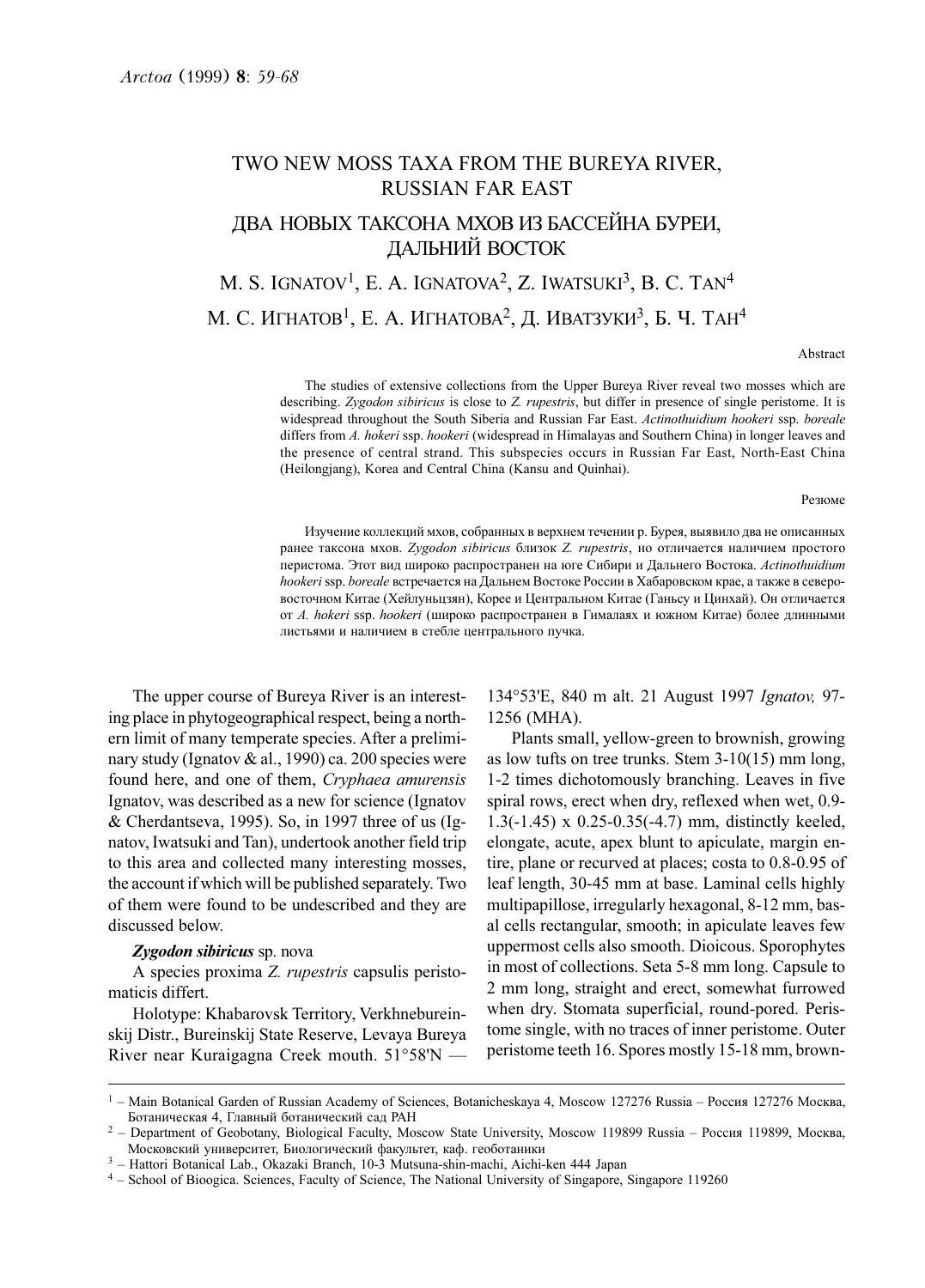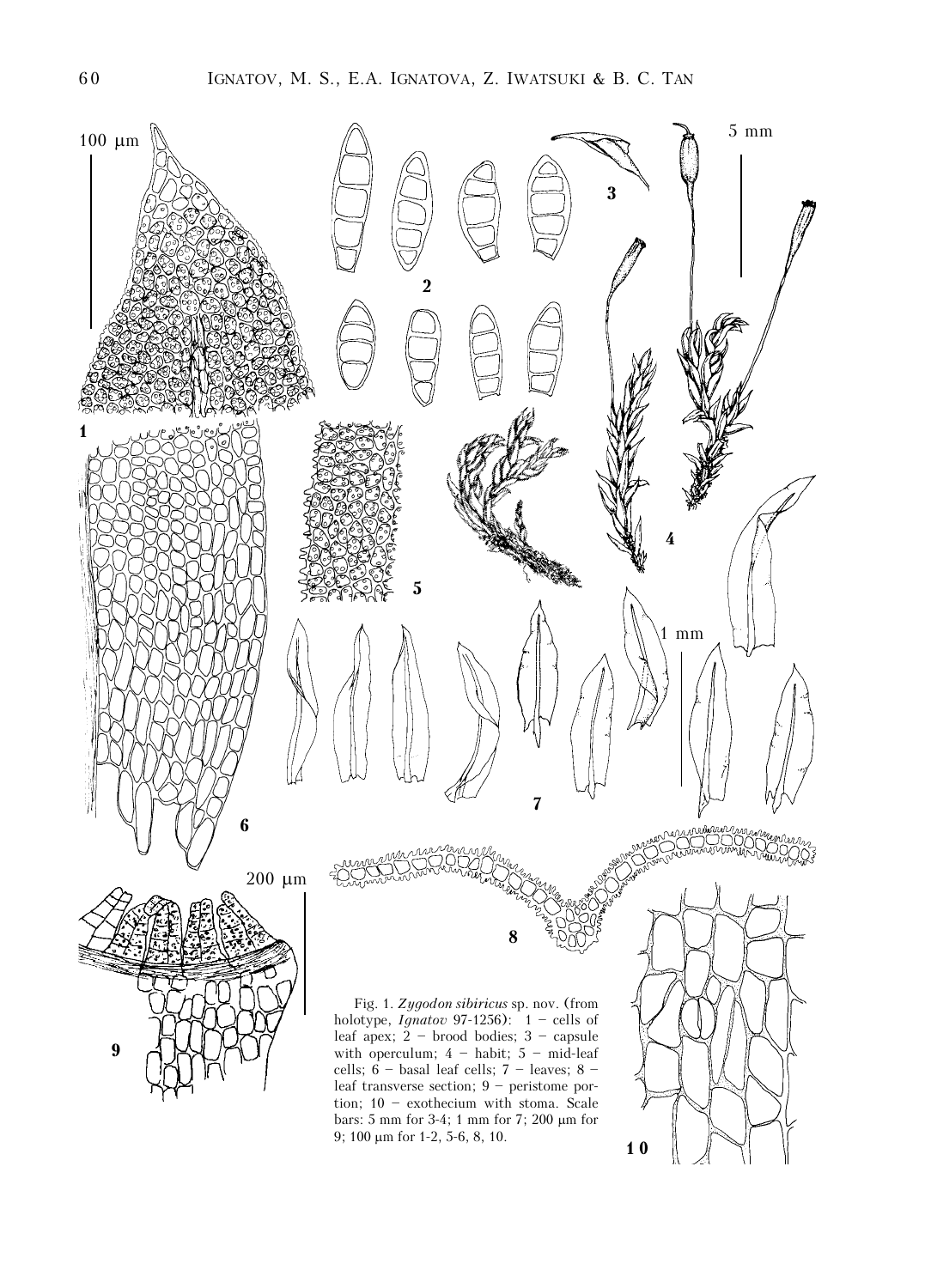ish-green, low papillose in proximal surface and with fusing papillae in distal surface; ca. 10-20% spores smaller, (8-)11-13 mm, light-brownish, totally lacking green color, translucent, less papillose. Brood bodies abundant, axillary and on proximal part of upper surface of costa, brownish, with (3-)4-5(-6) uniseriate cells, elliptic, 20-30 x 50-84 mm.

Up to now a species of Zygodon widely distributed in South Siberia and Russian Far East was not completely described and correctly evaluated. Using European conception of Zygodon, Bardunov (1969) referred his Siberian collections to Z. conoideus, because he found that it has peristomate capsules.

Ignatov & Lewinsky-Haapasaari (1994) found that brood bodies in sterile collections from Altai are different from Z. conoideus, and also found that in the single available Bardunov's collection called "Z. conoideus c. fr." all capsules belong to Orthotrichum which is in admixture in that collection. Therefore Ignatov & Lewinsky-Haapasaari decided, that Siberian material is not really known with sporophytes and gametophytically indistinguishable from Z. rupestris Lor. and must be referred to this species.

During the expedition to Bureya we have found Zygodon with capsules in many places. Most capsules have peristome though the latter is very rarely well-preserved, because capsules were partly premature, partly too old. Probably spores are maturing late in the autumn. Fortunately we were able to study perfectly preserved peristomes from several capsules. The peristome is single, with teeth relatively short and blunt. The inner surface is papillose (except 1-3 lowermost plates), the outer surface below has high branched papillae fusing with each other and forming reticulum; above papillae are simple but they are often covered by the additional material, or properistome, which looks as irregular blocks above papillae (Figs. 1-10).

In one Bardunov' collection from Baikal area we found later nicely preserved capsules with similar peristome, only little different in lacking heavy blocks in upper parts of teeth. However complete absence of inner peristome and similar ornamentation on both inner and outer surfaces (Figs. 11-12), as well as gametophytic similarity, make us sure that these plants belong to the same species. Therefore it can be assumed, that Z. sibiricus is widespread in the South Siberia and Russian Far East. Unfortunately, without capsules this species is virtually indistinguishable from Z. *rupestris*. This cause the problem of the western border of Z. sibiricus and eastern border of Z.

rupestris. Other South Siberian material is likely belong to one species. The westernmost locality in South Siberia is in Altai Mts., and further westward sterile collections of Zygodon were made in central part of the Western Siberia (Lapshina & Muldiyarov, 1998) and Subarctic and Middle Urals (Dyachenko, 1997). At present we have no way to refer them to Z. sibiricus or Z. rupestris.

The latter species was described from Sweden, the lectotype (H-SOL!) is sterile (see also Karttunen, 1984). In European literature data on peristome of Z. rupestris are very scarce, because sporophytes are rarely produced, and also because until recently Z. rupestris was considered as a synonym or intraspecific taxa of Z. viridissimus, a species without peristome. Malta (1926) reported the absence of peristome for Z. viridissimus and thus (though not stated clearly) for all its varieties, including var. vulgaris Malta (=  $Z.$  *rupestris*). Duell (1985) mentioned nothing about peristome. Lewinsky-Haapasaari (1998, p. 376) describes its peristome as "absent or present as a low membrane only". Smith (1978) calls peristome of this species (under Z. baumgartneri Malta), as "absent or rudimentary". We were able to study only two collections from Europe with operculate capsules (collections with old opened capsules are not reliable, since peristome is broken very easily): 1) Schweiz, Val Crossa, 3.IV.1909 leg. Fuerbringer (H); 2.) Rom., Villa Doria Pamfila 3&6 April 1868, leg. Kiaer (H). In both no traces of peristome were seen. One collection from North America [USA, Washington, Ireland 8935, H, sub Z. viridissimus], also has no traces of peristome (all capsules open, but well preserved).

In Japan until recently only sterile Zygodon rupestris was known. Just few years ago Higuchi found plants with capsules in mountains in the Northern Honshu (Higuchi & Shimizu, 1996). Japanese plants are similar to Z. sibiricus in gametophytic characters, complete absence of inner peristome, and in similarly papillose inner surface of outer peristome; however they differ in more reduced very short teeth (Figs. 13-16), and also in spore size: most spores are 10-14 mm, and few are larger, 20-24 mm (vs. spores mostly 16-17 mm), and papillae on spore surface are more even, round and not fused (cf. figs. 8-10 & 17). Material available at present do not allow to decide if Japanese plants still belong to our new species or merit a recognition as a separate species; additional collections are needed for this answer.

Other members of the section Euzygodon C.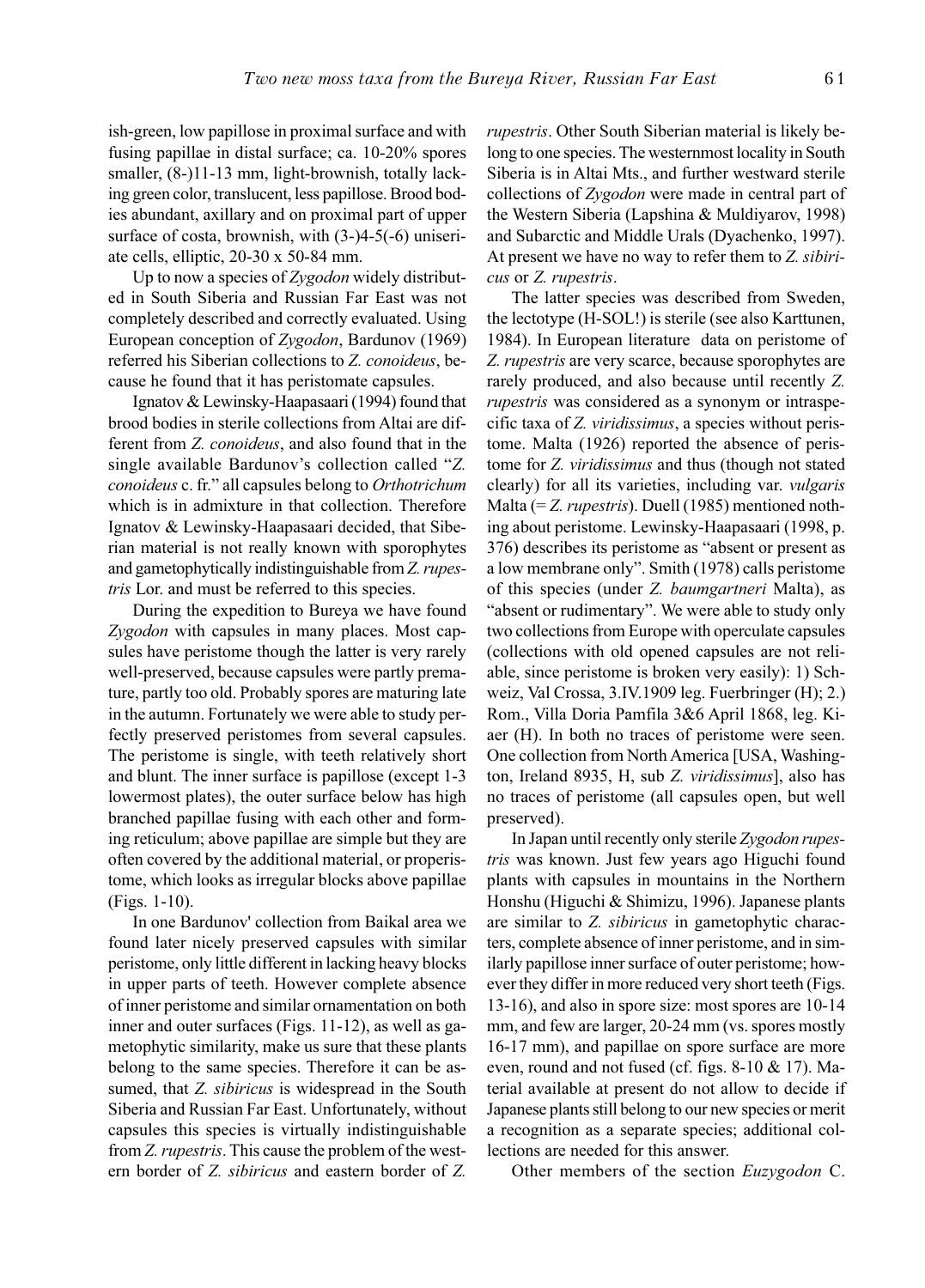

Figs. 2-10. Zygodon sibiricus sp. nov. (2-5, 7 – from holotype, Ignatov 97-1256; 6, 8-10 – from Lan Creek, Petelin 23.VIII.1989). 2-3 & 6 – exostome from outside, 700x, 700x, 1000x ; 4 – outer surface of tooth, 2650x; 5 – exostome from inside, 350x; 7 – inner surface of tooth, 5220x; 8-9 – distal surface of spore, 5100x, 13600x; 10 – proximal surface of spore 4150x.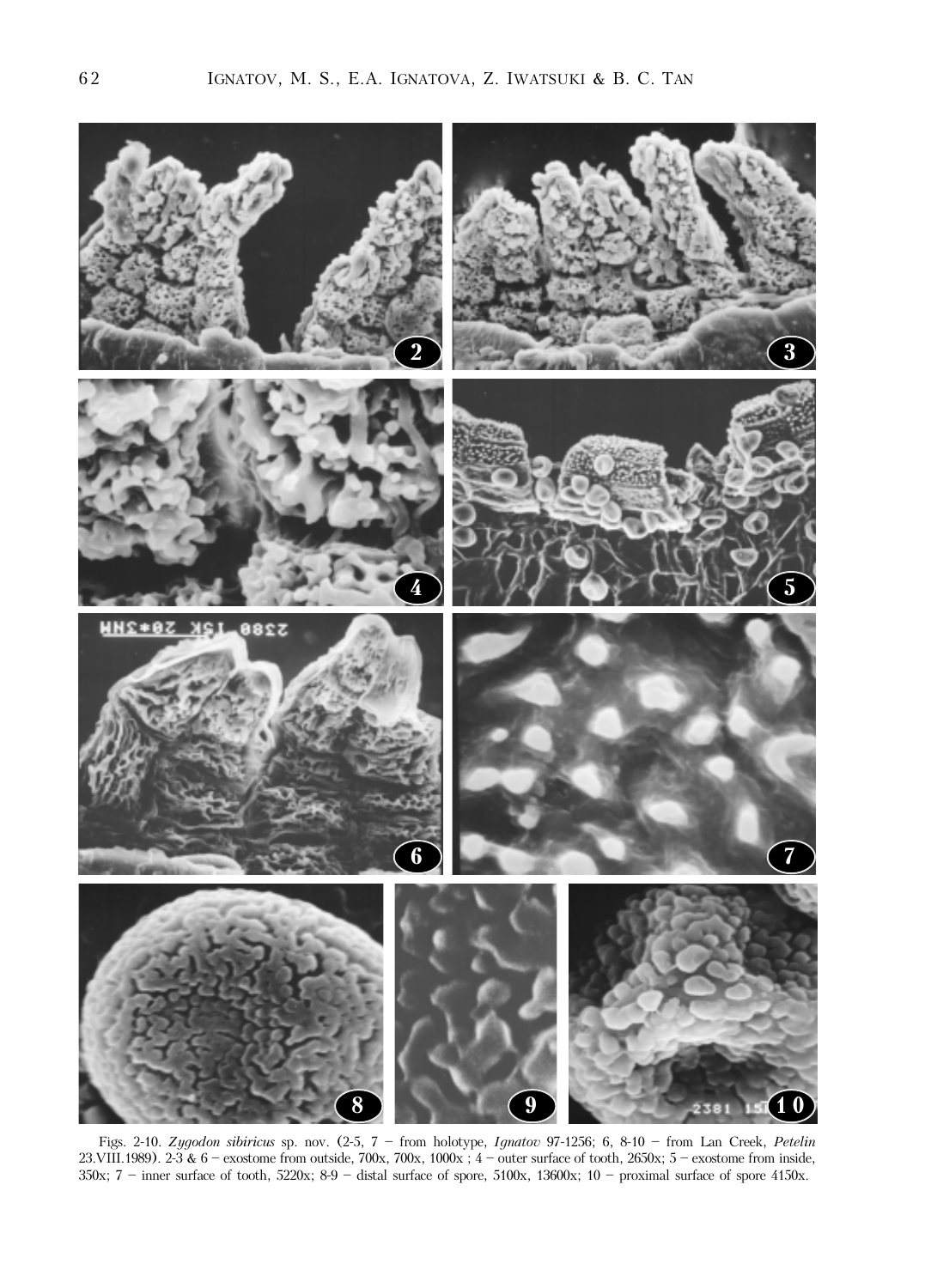

Figs. 11-17. 11-12: Zygodon sibiricus sp. nov. (from Baikal Lake, Bardunov & Makryj 21.VI.1977); 13-17: Zygodon sp. (Japan, Higuchi, 27715). 11-12 – outer surface of tooth, 1800x, 4400x; 13 – peristome, 520x; 14 – outer surface of tooth (arrowed on fig. 13) with papillae,  $2820x$ ;  $15 -$  tooth from inside,  $1450x$ ;  $16 -$  tooth from its top (outer surface above),  $1950x$ ;  $17$  – spore,  $10800x$ .

Mыll. (= sect. Zygodon) are more remote (cf. Malta, 1926). Most of dioicous species of this group lack peristome or have only narrow lanceolate "Zilien". The well developed outer peristome is known in several South American species (Z. ochraceus C. Müll., Z. brevipes C. Müll., Z. fasciculatus Mitt., Z. jaffuelii Thŭr., Z. sordidus C. Mull. and Z. pilosulus C. Müll., Z. bartramioides (Dusen) Malta), South African Z. runcinatus С. Mыll. and Mexican Z. campylophyllum C. Mbll. All these species differ from Z. sibiricus in double peristome, short, usually 3-celled brood bodies, and usually large size. European Z. gracilis Wils. differs from Z. sibiricus in large plants (2-6 cm high) and double peristome. Amphiatlantic Z. conoideus (Dicks.) Hook. et Tayl. differs from Z. sibiricus in double peristome, smooth inner surface of exostome teeth and very peculiar brood bodies, usually 5-9 cells long and with pellucid cell walls nicely illustrated with photographs by Malta.

Zygodon sibiricus has been found on trunks of Populus, rarer Betula and Salix and on rocks.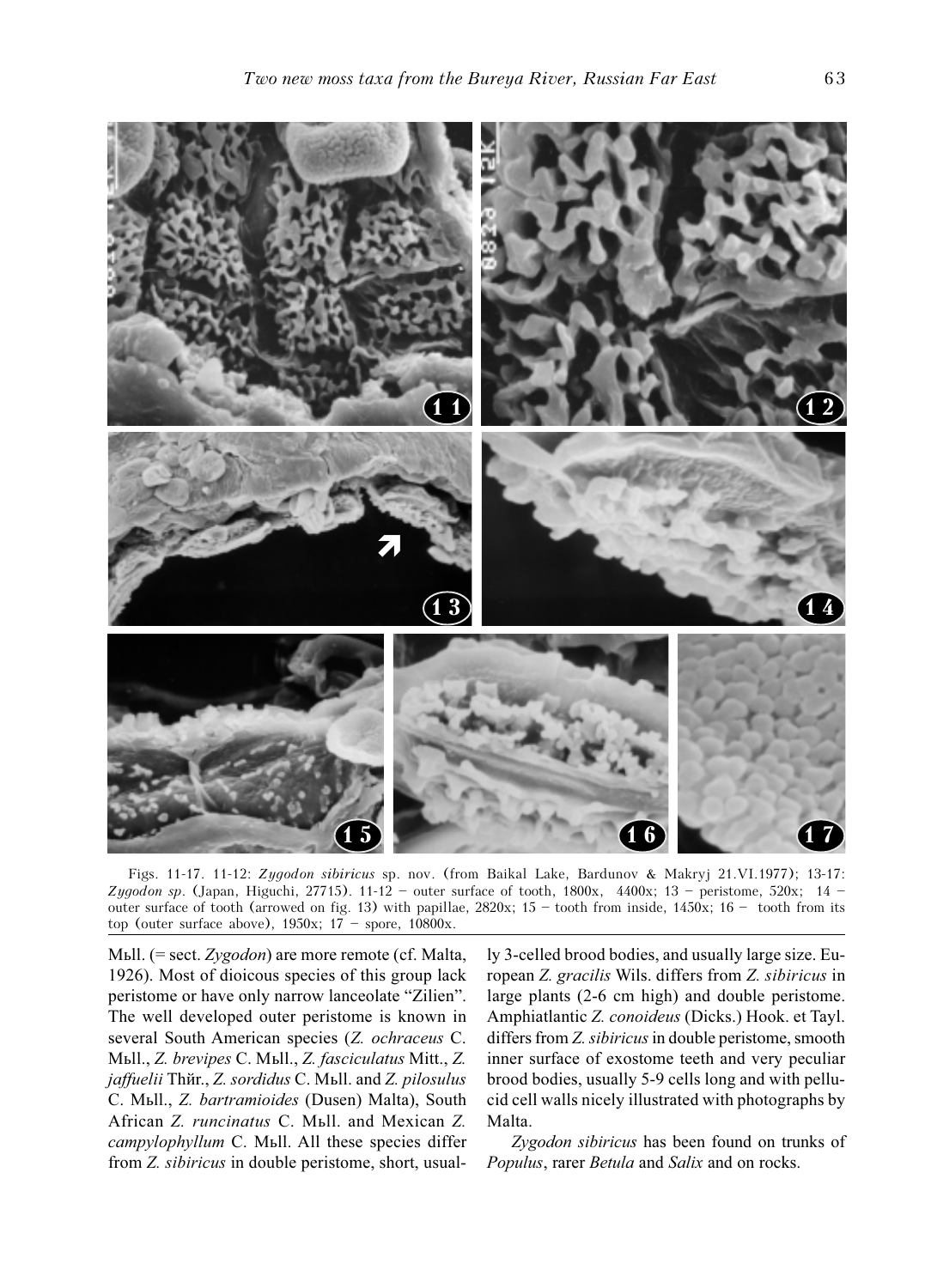SPECIMENS STUDIED (with capsules): Khabarovsk Territory: Bureya River: Ignatov 97-420a; 97-1254, 97-1255, 97-1270 (MHA); Iwatsuki 60546, 60646a, 60108, 60697 (NICH). Amgun River: Ukrainskaya 95-13 (MW). Irkutsk Prov.: Bardunov & Makryj 21.VI.1977 (MHA ex IRK).

Actinothuidium hookeri subsp. boreale subsp. nov. Figs. 18, 1-2 & 5-8 and 19, 1-10

Plantae robustae, caulibus ad 11 cm longus, pinnato ramosis, fasciculo centrali ad normo distincto, folia ramosa longa acuminata, ca. 2.5:1.

Typus: Khabarovsk Territory, Verkhnebureinsy Distr., Bureinsky State Reserve, Levaya Bureya River near Lan Creek mouth, on rotten stump, 25 August 1997, Ignatov 97-1283 (MHA, NICH, SINU).

Plants forming loose mats or growing among other species of forest carpet. Stem to 11 cm long, creeping to ascendent, regularly and densely pinnate (ca. 15 branches per 1 cm of stem), rarely sympodially branching; central strand 3-8-celled, cortical cells in 2-4 layers. Branches to 25 mm long, slightly flexuose. Paraphyllia numerous, 1 to 7 cells wide at base, narrow ones – irregularly pinnate; wider – lanceolate, coarsely serrate. Stem leaves (1.9- )2.2-2.8(-3.0) x 1.0-1.7 mm, triangular, cordate, rather gradually long acuminate, deeply plicate, margin revolute at places in lower part, coarsely serrate above, serrulate below. Median laminal cells 25-40 x 8 mm, basal cells wider in several rows, in leaf corners short-rhombic cells (15-20 x 6-8 mm) forming extensive groups usually reaching 2/3 of basal part of leaf. Branch leaves of upper branches 1.6- 2.2 x (0.59-)0.7-0.95 mm, with ovate basal part and lanceolate acumen, the latter equal to little longer than basal part; branch leaves of lower branches with shorter upper part. Probably dioicous, no gametangia seen.

Actinothuidium hookeri ssp. boreale differs from A. hookeri var. hookeri in characters summarized in Tabl. 1, as well as in habit: in the former branches are wider are overlapping each other in upper part of stem, whereas in the latter branches are narrower and rather distant one from another.

There are two problems which do not allow us to segregate the northern population as a separate species: (1) sympodial shoots and imperfectly developed plants are considerably smaller (branches to 10 mm only) and leaves of such expressions from both subspecies are more overlapping than those of well-developed expressions, and they are difficult to interpret; (2) two collections from the Xizang Province are somewhat intermediate: they have a relatively long branch leaves, but branches are narrow and central strand is absent; at present we include Tibetan plants to the type subspecies, though further investigations may reconsider their position (in the list of specimens these are marked with asterisk).

Actinothiudium boreale was found by us in Upper Bureya in four places. Two localities were known previously at about 100-200 km from the type locality. All collections were done in conifer or mixed forests with Abies and Picea in flood valleys, among Pleurozium schreberi and Hylocomium splendens.

# SPECIMENS STUDIED:

Actinothuidium hookeri ssp. boreale

RUSSIA: Khabarovsk Territory: Lan Creek Ignatov 97-1283; Umalta-Makit Creek Ignatov 97- 309; Iwatsuki 60755; Shakhtinskij Ignatov 97-308; Cheppos Creek Iwatsuki 60051; Tyrma River Vassil'ev IX.1931 (LE); Upper course of Amgun River, Alkit Creek 25.VII.1951 (LE).

CHINA. Heilongjiang: Rclohezi Gao Chien 1590 (IFSBH, dupl. in NICH); Mulin Gao Chien 13449 (IFSBH, dupl. in NICH); Kansu: China bor., Weichang, Tung-kiayng-tze X.1899 Palibin (H-BR, LE); Cheibsen-khit [8-9000 feet] 30.VIII.1901 V. F. Ladyzhenskiy 513 (LE); Qinghai: [on label Kansu, to

| Tabl. 1. Comparison of characters of two subspecies of <i>Actinothuidium hookeri</i> |                        |                        |
|--------------------------------------------------------------------------------------|------------------------|------------------------|
| Characters $\setminus$ subspecies                                                    | ssp. boreale           | ssp. hookeri           |
| Stem length (well-developed plants), cm                                              | $7 - 11$               | $13 - 18$              |
| Branch width of branches ca. 25 mm long, mm                                          | $1.5 - 2.0$            | $1.0 - 1.2$            |
| Branch width of branches ca. 15 mm long, mm                                          | $1.2 - 1.5$            | $0.9 - 1.0$            |
| Length of stem leaf                                                                  | $1.9 - 3.0$            | $1.7 - 2.2$            |
| Length of branch leaf                                                                | $1.6 - 2.2$            | $0.9 - 1.4(1.7)$       |
| l:w ratio of branch leaf                                                             | $1.9 - 3.6 / 2.4$      | $1.6 - 2.4(2.6) / 2.0$ |
| central strand                                                                       | weak, rarely<br>absent | absent                 |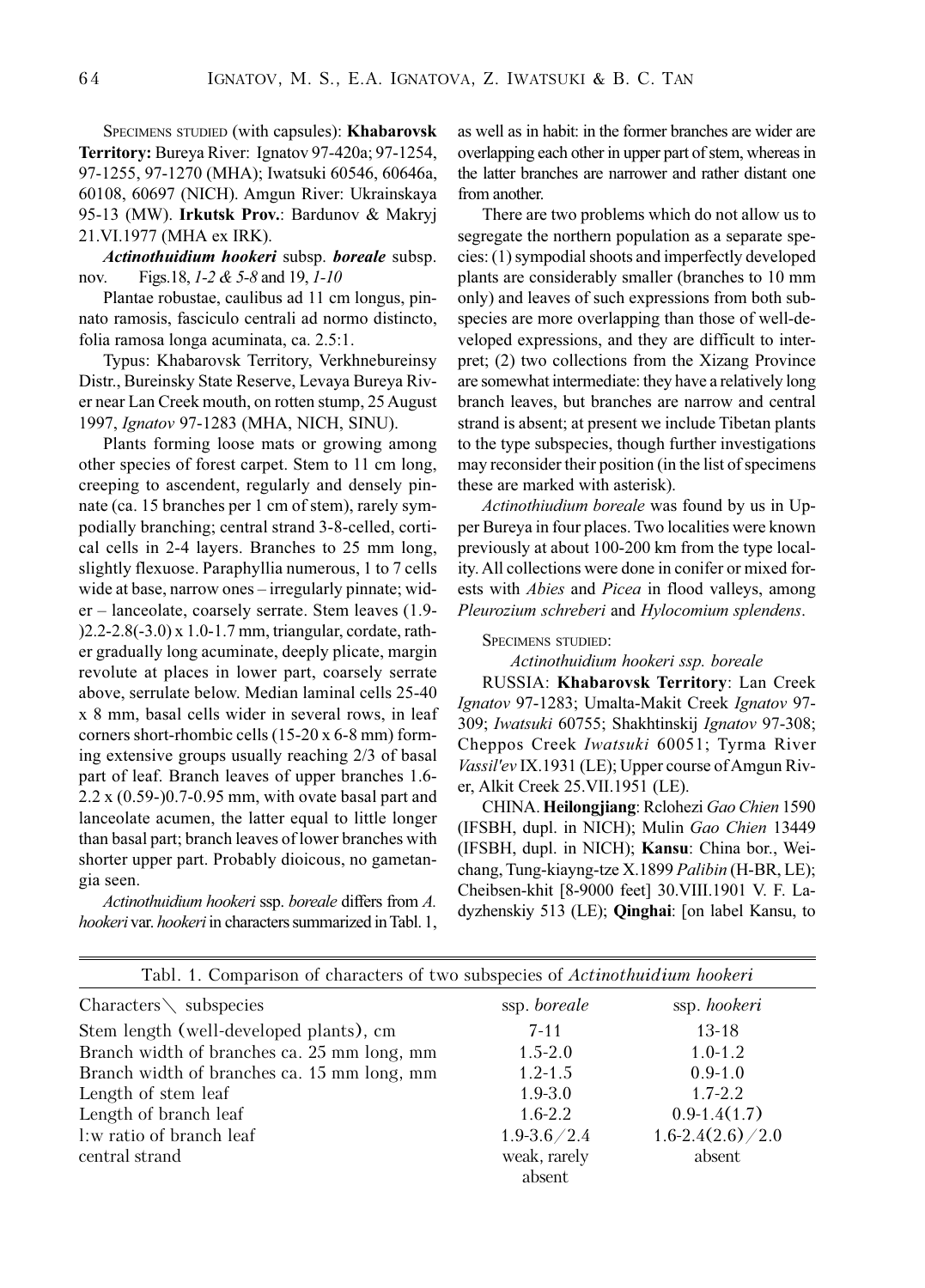

Fig.18. 1-2, 5-11: Actinothuidium hookeri (Mitt.) Broth. ssp. boreale ssp. nov. (1-2, 5-8 – from holotype, Ignatov 97- 1283; 9-11 – from Przevalski 370); 4-3, 12-17: A. hookeri ssp. hookeri (3-4, 12-14 – from Sichuan, Exs. Mus. Vindobon. 2894; 15-17 – from Nepal, Kumaon, Hooker LE): 1,4 – habit; 2-3 – branch; 5, 9, 12, 15 – stem leaves; 6, 10, 13, 16 – branch leaves from upper branches; 7 – branch leaves from branch ca. 1 from stem top; 8, 11, 14, 17 – branch leaves from lower branches. Scale bars: 5 mm for 1, 4; 2 mm for 2-3; 1 mm for 5-16).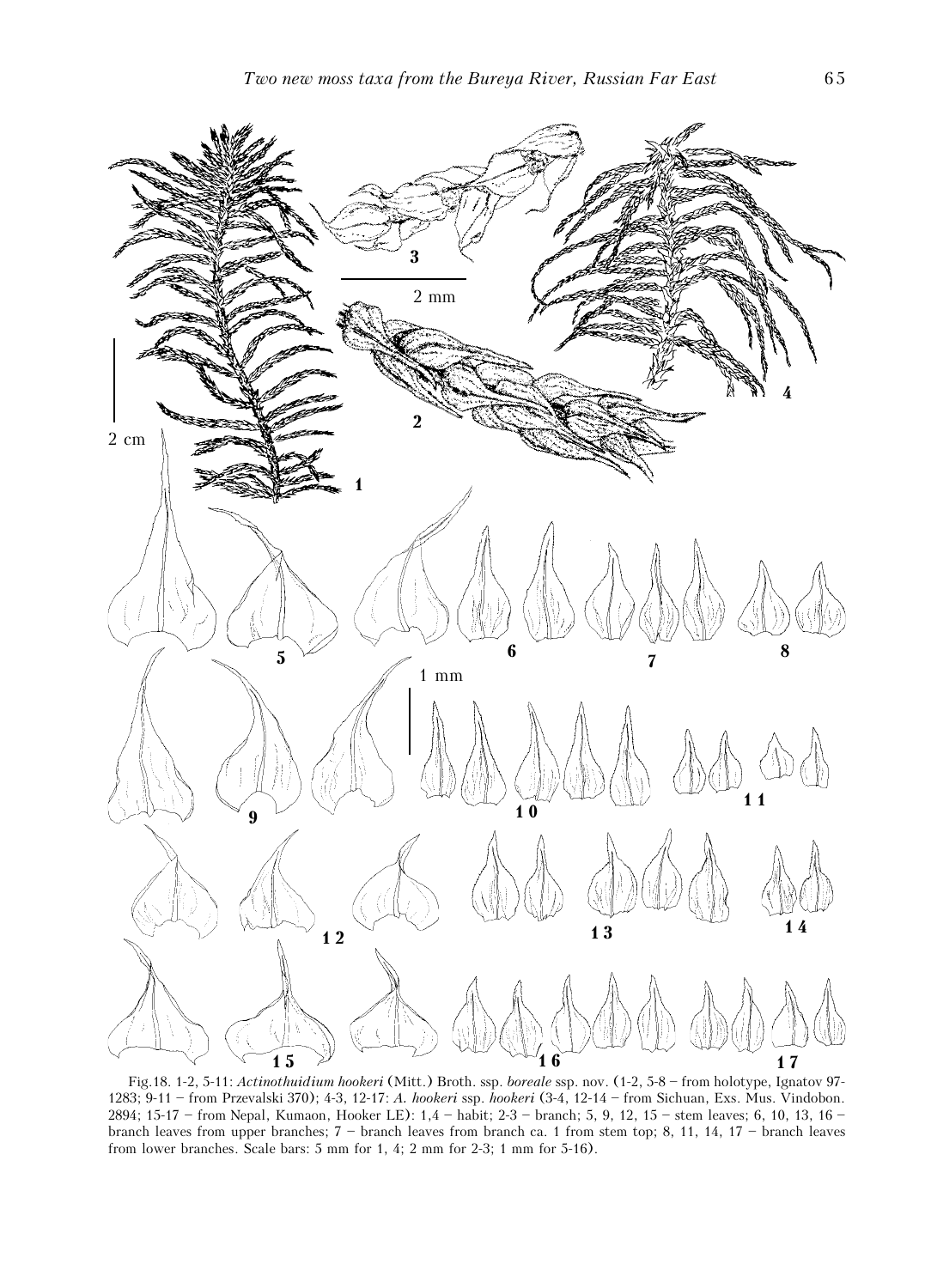

Fig. 19. 1-10: Actinothuidium hookeri (Mitt.) Broth. ssp. boreale ssp. nov. (from holotype, Ignatov 97-1283); 11-16: A. hookeri ssp. hookeri (from Nepal, Kumaon, Hooker LE): 1, 12 – upper laminal cells of stem leaf; 2-3, 13 – median laminal cells of stem leaf; 4 – lower laminal cells of stem leaf; 5, 14 – upper laminal cells of branch leaf; 6-7 – median laminal cells of branch leaf; 8 – lower laminal cells of stem leaf; 9, 16 – paraphyllia; 10-11 – stem transverse sections. Scale bar 100  $\mu$ m for all.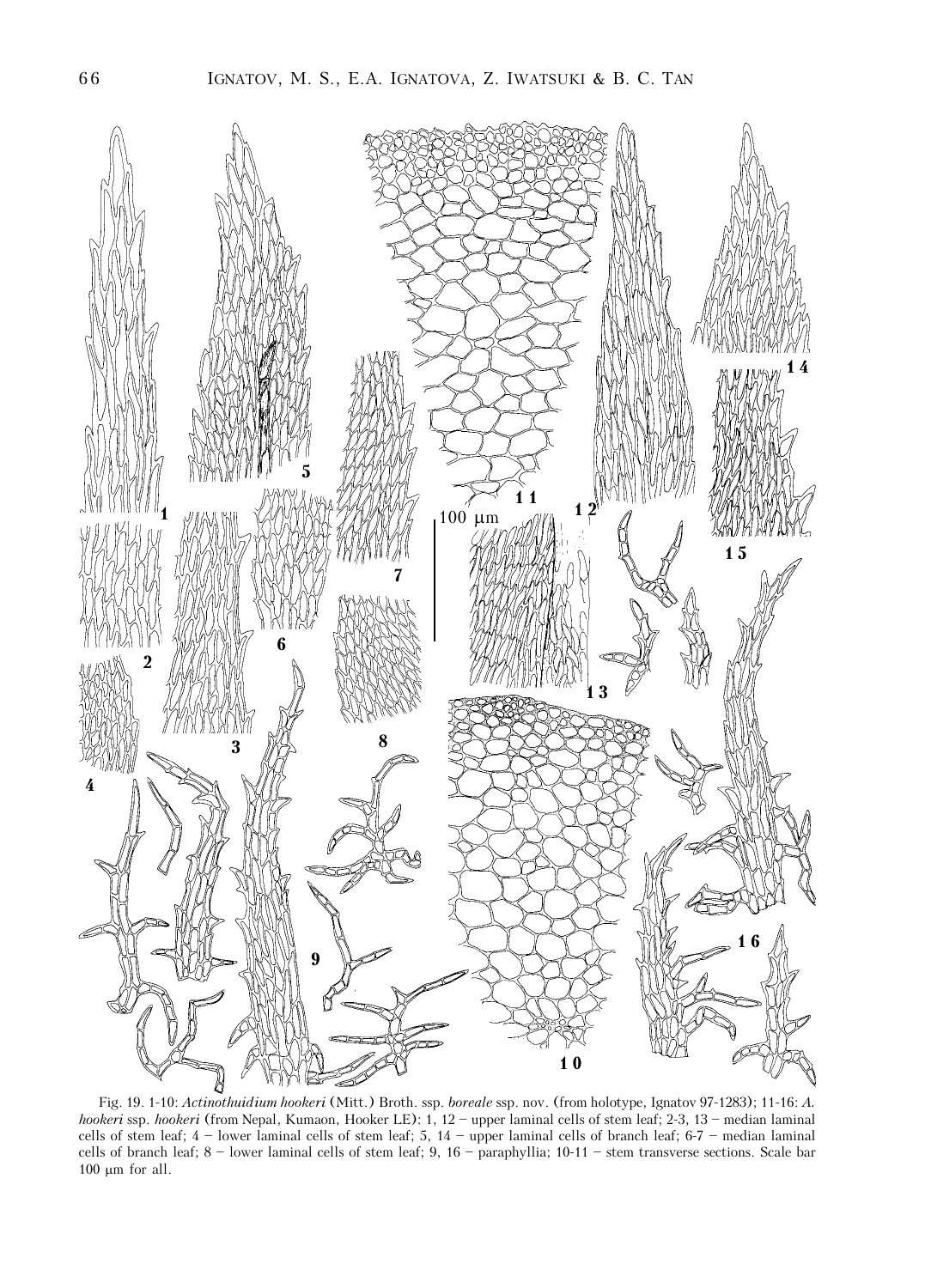

Fig. 20. Distribution of subspecies of *Actinothuidium hookeri* (Mitt.) Broth.: rombs - ssp. boreale ssp. nov.; circles – ssp. hookeri, basing on specimens studied, which we were able to locate.

which it formerly belong] Kwanmang-se pr. Sinning, in piceeto. 2500 m. Leg. 14-17.VII.1935. Fenzel 2202pp. (LE); Terra Tangutorum: Przevalski 370 (H-BR, LE).

### Actinothuidium hookeri ssp. hookeri

CHINA: Guizhou: B. Tan 91-1197 (H, NICH); Mt. Fanjin Gao Chien & al. 32349 (IFSBH, dupl. in NICH); Sichuan: Mt. Omei Gao Chien & al. 40061 (IFSBH, dupl. in NICH); [unclear] 163 (IFSBH, dupl. in NICH); H. Smith 8.VIII.1922 [3600 m], 5.IX.1922 [4000 m] (H-BR); Krypt. exs. Mus. Nat. Hist. Vindobon. 2894 [3000- 3550 m, leg. Handel-Mazzetti] (LE); Hepaticae sinicae exs., ed. P.C.Chen, 94 (ser. 11) var. szechuanicum Chen, materia originalis: China, Szechuan, Mt. Omei, Chingting, ca. 3000 m. in sylvis (Abies delavayi), in ericetis humidis, cim sphagno associatum. Leg et det. P. C. Chen, VIII 1942 (LE, NICH); Xizang: Takeda & Wang 860324- 5a,b,c [3430 m] (NICH); Tibet: Kongpogyata Co. Le 2145 [3600 m] (NICH); Ya-dong Co. Zang Mu 278 (NICH); \*North-Central Tibet: Samokhe River [3300 m], Dylis 964 (LE); \*Linzhi [*unclear*] 7(10) (IFSBH, dupl. in NICH); Yunnan: Handel-Mazetti 8446, 9615, 6543, 7811, 3565, 2441, 1642, 2340, 1520, 1448, 1370, 1002 [2500-3800 m] (H-BR); Gebauer 21 (H-BR); Musci Selecti et Critici (ed. Verdorn) 102 [3000 m, Maire XI.1913 LE, NICH]; Liziang, Mt. Yulong [unclear] 3232 (IFS-BH, dupl. in NICH).

TAIWAN: Noguchi 6935, 6955 (NICH).

KOREA: Samziyon, 3554, anonym (LE)]

SIKKIM: E. Long 7617 [3610 m] 7868 [3654 m] (H-BR); Hooker 1104 (LE); Togashi 29.V.1960 [3900 m] (NICH)

BHUTAN: Herb Griffith 733 (H-BR, LE); Rogers XI.1900 (H-BR); Kanai 20.V.1967 [3700-4500 m] (H, NICH); 24.V.1967 [3500-3800 m] (NICH); [3200 m] 26.V.1967 (H, NICH); Hara & al. 26.V.1967 [3200-3400 m] (NICH); Tanaka 15.V.1967 [3200- 3700 m] (NICH); 18.V.1967 [3850-4100 m] (H, NICH); Bartholomew 149b [3330 m] (NICH).

NEPAL: Kanai & al. 852281 [3400 m] (H, NICH); Hara & al., 2.XI.1963 [1700 m] (H); 28.X.1963 [2600-3000 m] (H); Z. Iwatsuki 19.VI.1972 (H); Inoue – Bryophyta Selecta Exs. 476 (Kanai 21.VIII.1977 LE, NICH); Inoue – Bryophyta Selecta Exs. 276 (Iwatsuki 19.VI.1972, 3000 m [on label misprinted as 300 m] H, NICH); Hara & al. 28.X.1963 [2600-3000 m] (NICH); Hara & al. 29.X.1963 [2400- 2800 m] (NICH); Hara & al. 2.XI.1963 [1700 m] (NICH); Hara & al. 17.VII.1969 [3950 m] (NICH); Kanai & al. 16.XI.1963 [2500-3000 m] (NICH);